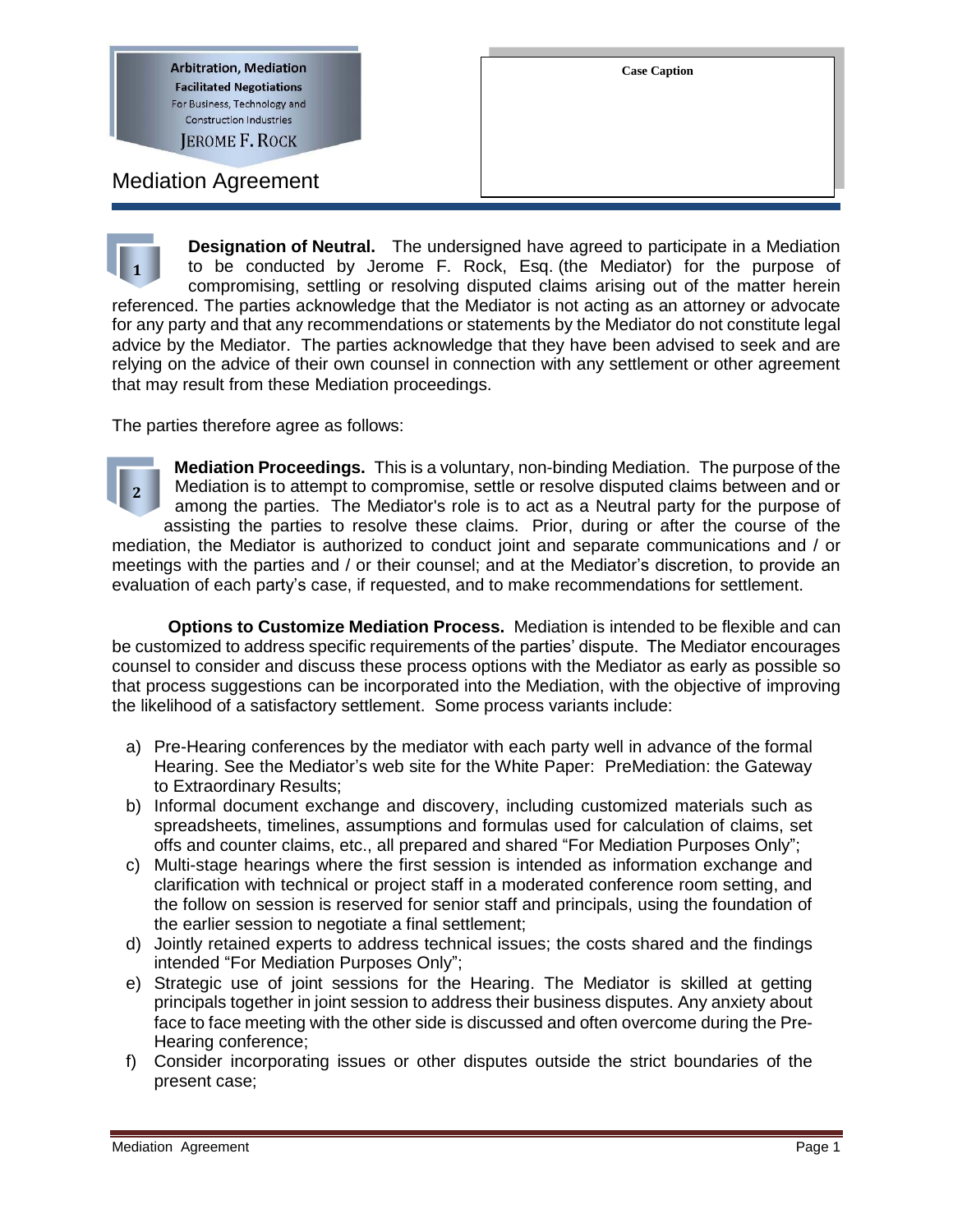g) Consider Med-Arb in the event these Mediation Proceedings do not result in a complete resolution of the dispute and finality is a driving factor. If either party considers the Med-Arb process as a possible ADR strategy, the Mediator can provide a specific Med-Arb Agreement for consideration at the beginning of these proceedings that enumerate a number of opt-in and opt-out decision points that facilitate the administration of the Med-Arb process.

Further discussion on Process Options can be obtained from the Mediator's website, [www.JeromerockLaw.com.](http://www.jeromerocklaw.com/)

**Confidential Nature of Mediation/Proceedings.** To encourage communications designed to facilitate settlement of disputed claims, the parties agree that all proceedings in connection with this Mediation, including pre-hearing activities shall be subject to MCR 2.403(J)(4), 2.411, and 2.412 and Rule 408 of the Federal Rules of Evidence and Rule 408 of the Michigan Rules of Evidence. These rules generally provide, and the parties specifically agree, that evidence of conduct, anything said, or of any admission made during mediation and/or settlement discussions, or in documents prepared for or introduced during mediation and/or settlement discussions, shall not be admissible in evidence or subject to discovery, and that disclosure of this evidence shall not be compelled in any civil action. The parties are encouraged to use the designation **"For Mediation Purposes Only"** on documents or information submitted in support of this mediation. This designation identifies materials as protected under this agreement and may not be used for any other purpose except as provided herein. Evidence that the parties have entered into a written settlement agreement during the mediation may be disclosed and is admissible to the extent necessary to enforce the settlement. **3**



**Confidential Communication with Mediator.** During the course of communicating with the Mediator, if either party has information that is considered too sensitive to present to the other side, you may agree to present this confidential information to the Mediator on a confidential "for mediator's eyes only" basis, until the time, if at all, that a party is prepared to disclose the information. The Mediator may be able to use this information to facilitate

settlement, without disclosing the information.



**Exclusion of Mediator Testimony and Limitation of Liability.** The Neutral shall not be subpoenaed or otherwise compelled to testify in any proceeding relating to the subject matter of the mediation and shall not be required to provide a declaration or finding as to any fact or issue relating to the mediation proceeding or the dispute which is the subject of the mediation proceedings. The Neutral, and any documents and information in his possession will not be subpoenaed in any proceeding and all parties will oppose any effort to have the Neutral or documents subpoenaed and will jointly and severally hold the Neutral harmless from costs associated with asserting this position. The Mediator shall not be liable to any party for any act or omission in connection with the mediation proceedings conducted pursuant to this Agreement.



**Mediator's Services and Compensation.** The parties will compensate the Mediator for the following services at the hourly billing rate of \$395.00:

**1. Mediator's Administrative & Pre-Hearing Services.** The Mediator's services include scheduling the mediation hearing, organizing and conducting the Mediation Pre-Hearing Conference, meetings or telephone calls with counsel, review of briefs and other written materials, and preparation for the mediation hearing, all of which will be billed on an hourly basis, and shared equally by the parties.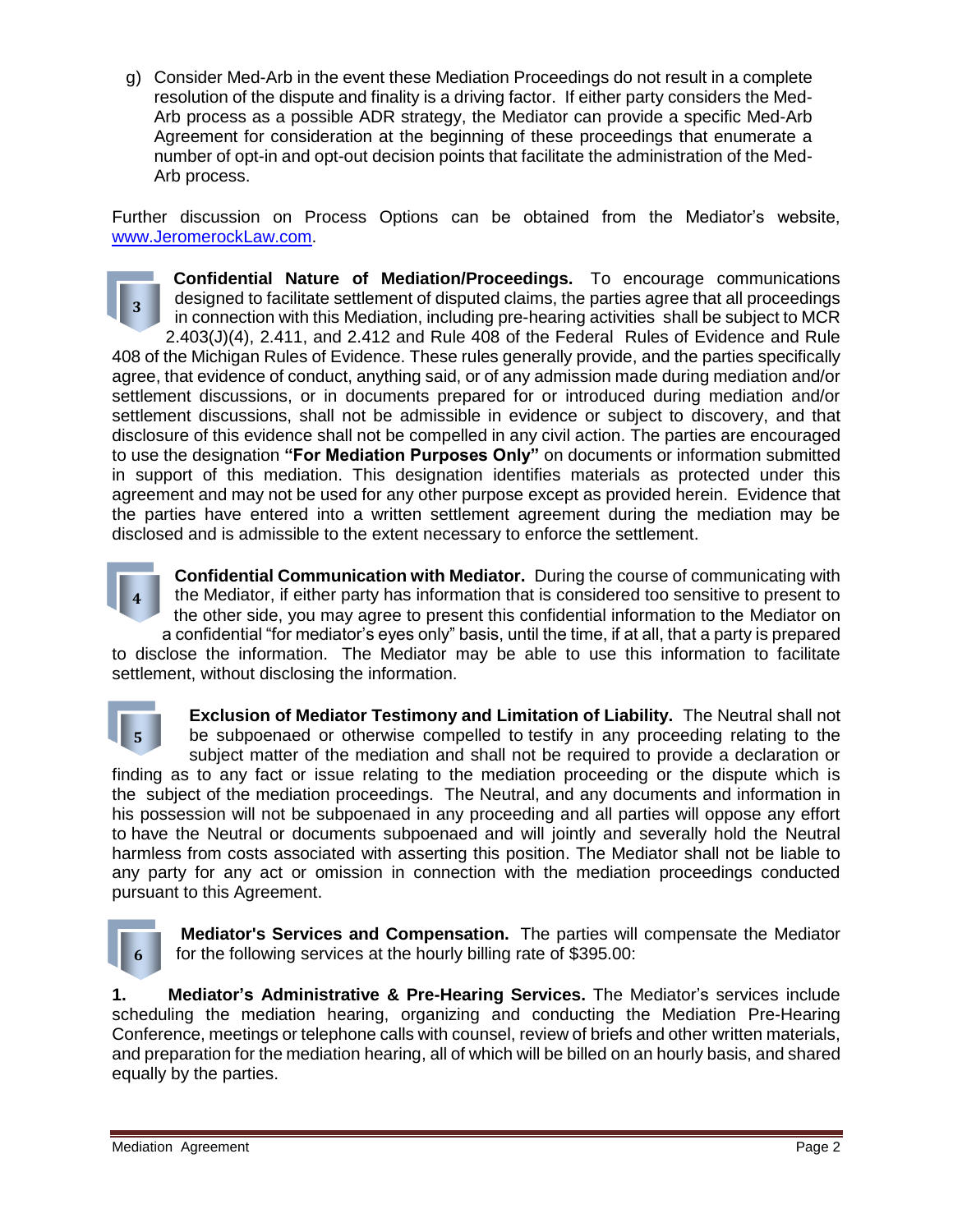**a. Pre-Hearing Conference.** For complex matters, when the circumstances warrant and if practical, the Mediator prefers to meet with counsel and/or parties before the scheduled Mediation Hearing. This face to face meeting accomplishes several objectives:

i) The Neutral develops a sense of the party's position and can explore strategies and underlying needs or requirements that aid in conducting the Mediation Hearing (particularly important when there are ongoing or potential business relations, or when lack of trust underlies the dispute);

ii) The Neutral can explore the techniques that are likely to be beneficial in conducting the Mediation Hearing, such as preference of each party to caucus, plenary session, facilitative or evaluative styles of the Neutral. This meeting can also explore interest in hybrid approaches to Mediation, or open discussion on issues or remedies outside the scope of the current litigation;

iii) The Mediator uses a problem-solving approach to Mediation, and the Pre-Hearing meeting serves to explore the competing interests of the parties without the time constraints that exist on the day of the Hearing;

iv) The Mediator develops an important rapport with the client to convey the message that the Mediator's role is to act as an honest, disinterested broker, to listen and understand the nuances of each position, and assist each party in arriving at the decision that best serves their interests. This session is an important first step in establishing a relationship of trust and confidence that the Neutral will be diligent in assisting the parties as they arrive at the proper resolution to the dispute.

The time the Mediator spends with each party during the Pre-Hearing Conference may vary, but the effort benefits both parties in their efforts to resolve the dispute, and therefore the Mediator's fee will be shared equally by the parties unless otherwise provided.

**b. Agenda and Materials for Hearing.** Based on the Mediator's conversations or meetings with the parties and his understanding of the issues, the Mediator may prepare an Agenda for the Hearing which will be distributed to all parties in advance. Depending on the complexity of the matter, the Mediator may prepare supplemental materials, such as time lines, or summary tables that will be used during the Hearing. The Mediator often suggests that counsel modify the conventional approach to Mediation Summaries. The services are billed at the same hourly rate and will be shared equally by the parties.

**2. Mediator's Hearing Services.** The Mediator's Services for attendance and participation at the mediation hearing or conference will be compensated on an Hourly Fee basis, and actual costs or expenses incurred, if approved in advance by the parties. **Minimum compensation** for Mediator's Hearing Services shall be six hours for each day of hearing, which will be shared equally by the parties.

The Mediator will promptly submit an accounting for services to each attorney of record, which shall be payable upon receipt of the invoice.

**3. Mediator's Post Hearing Services.** At the request of all parties, the Mediator will provide additional services to further the settlement of the matter. Unless otherwise agreed, the fees will be shared equally by the parties.



**Conflict of Interest; Disclosures; Waiver.** The parties and their counsel acknowledge and agree that in the Mediator's capacity, he is not acting as an attorney or advocate for any party in connection with the Mediation. The parties and their counsel will